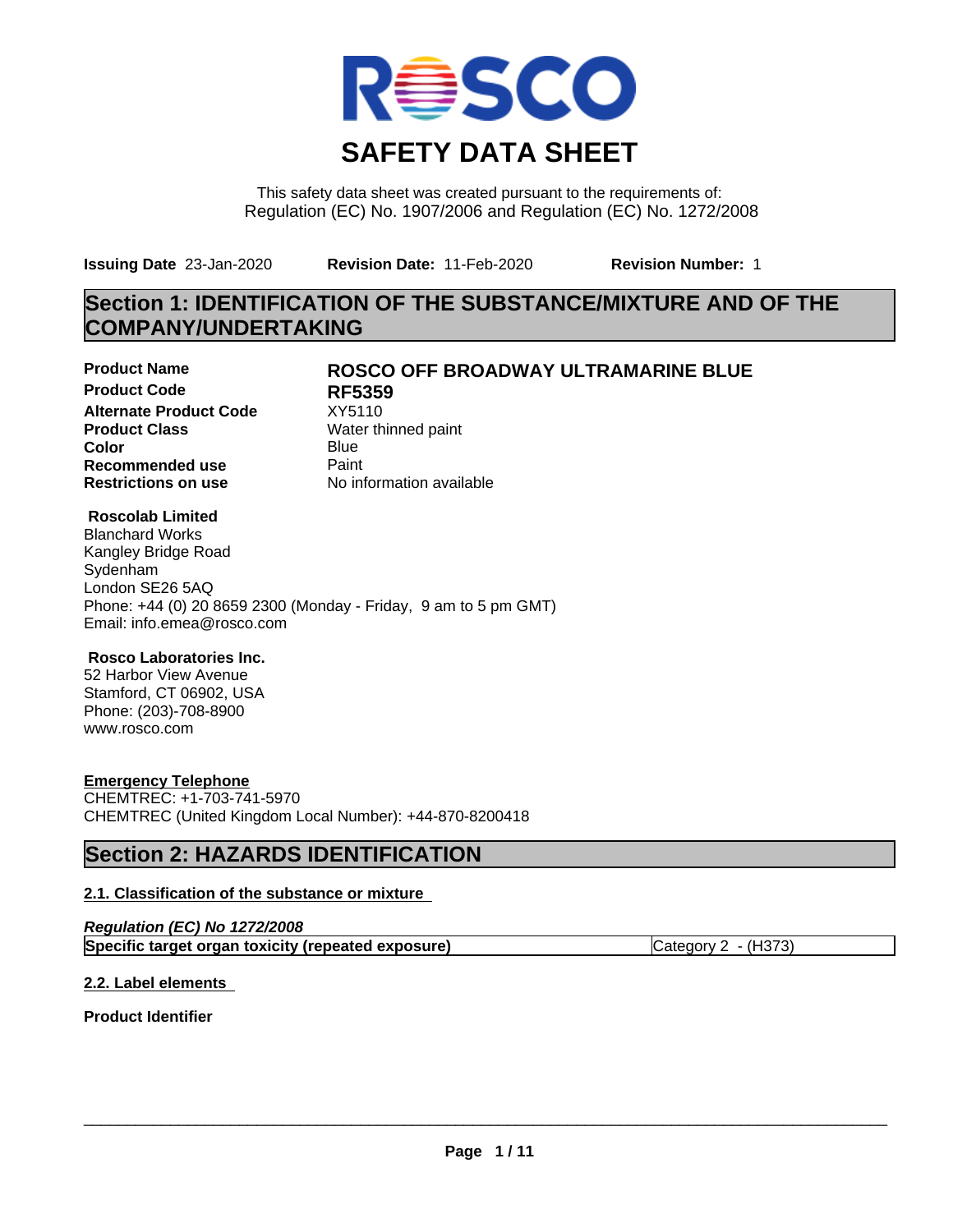

Contains Cristobalite **Signal word** Warning

**Hazard statements**

H373 - May cause damage to organs through prolonged or repeated exposure

### **Precautionary Statements - EU (§28, 1272/2008)**

P101 - If medical advice is needed, have product container or label at hand

P102 - Keep out of reach of children

P260 - Do not breathe dust/fume/gas/mist/vapors/spray

P314 - Get medical advice/attention if you feel unwell

P501 - Dispose of contents/container to industrial incineration plant

### **2.3. Other hazards**

**General Hazards** No information available

## **Section 3: COMPOSITION/INFORMATION ON INGREDIENTS**

### **3.1 Substances**

Not applicable

### **3.2 Mixtures**

| <b>Chemical name</b>                                           | <b>EINECS/ELINCS No.</b> | <b>CAS No.</b> | Weight-%      | <b>Classification</b><br>according to<br><b>Regulation (EC) No.</b><br>1272/2008 [CLP] | <b>REACH registration</b><br>number |
|----------------------------------------------------------------|--------------------------|----------------|---------------|----------------------------------------------------------------------------------------|-------------------------------------|
| Cristobalite                                                   | 238-455-4                | 14464-46-1     | $>=1 - 5$     | STOT RE 1 (H372)                                                                       | Not available                       |
| Diatomaceous silica,<br>flux-calcined                          | 272-489-0                | 68855-54-9     | $>= 1 - 5$    | STOT RE 2 (H373)                                                                       | Not available                       |
| Propylene glycol                                               | 200-338-0                | $57-55-6$      | $>= 1 - 5$    | Not available                                                                          | 101-2119456809-23-02<br>24          |
| Titanium dioxide                                               | 236-675-5                | 13463-67-7     | $>=0.5 - 1$   | Not available                                                                          | 01-2119489379-17-01<br>68           |
| Aluminum oxide                                                 | 215-691-6                | 1344-28-1      | $>=0.1 - 0.3$ | Not available                                                                          | Not available                       |
| Distillates, petroleum,<br>solvent-refined heavy<br>paraffinic | 265-090-8                | 64741-88-4     | $>=0.1 - 0.3$ | Repr. 2 (H361)<br>STOT RE 1 (H372)<br>Asp. Tox 1 (H304)                                | Not available                       |
| Iron oxide                                                     | 215-168-2                | 1309-37-1      | $>=0.1 - 0.3$ | Not available                                                                          | Not available                       |

*Full text of H- and EUH-phrases: see section 16*

This product contains one or more candidate substance(s) of very high concern (Regulation (EC) No. 1907/2006 (REACH), Article 59)

| Chemical name                                          | י ^<br>NO.                           | 01112<br><b>The Color</b><br>candidates |
|--------------------------------------------------------|--------------------------------------|-----------------------------------------|
| Polveth.<br>ether<br>' oct∨lphenol<br>hvlene<br>alvcol | $\sim$<br>9002.<br>თის სამაშა სამაშა | _istec                                  |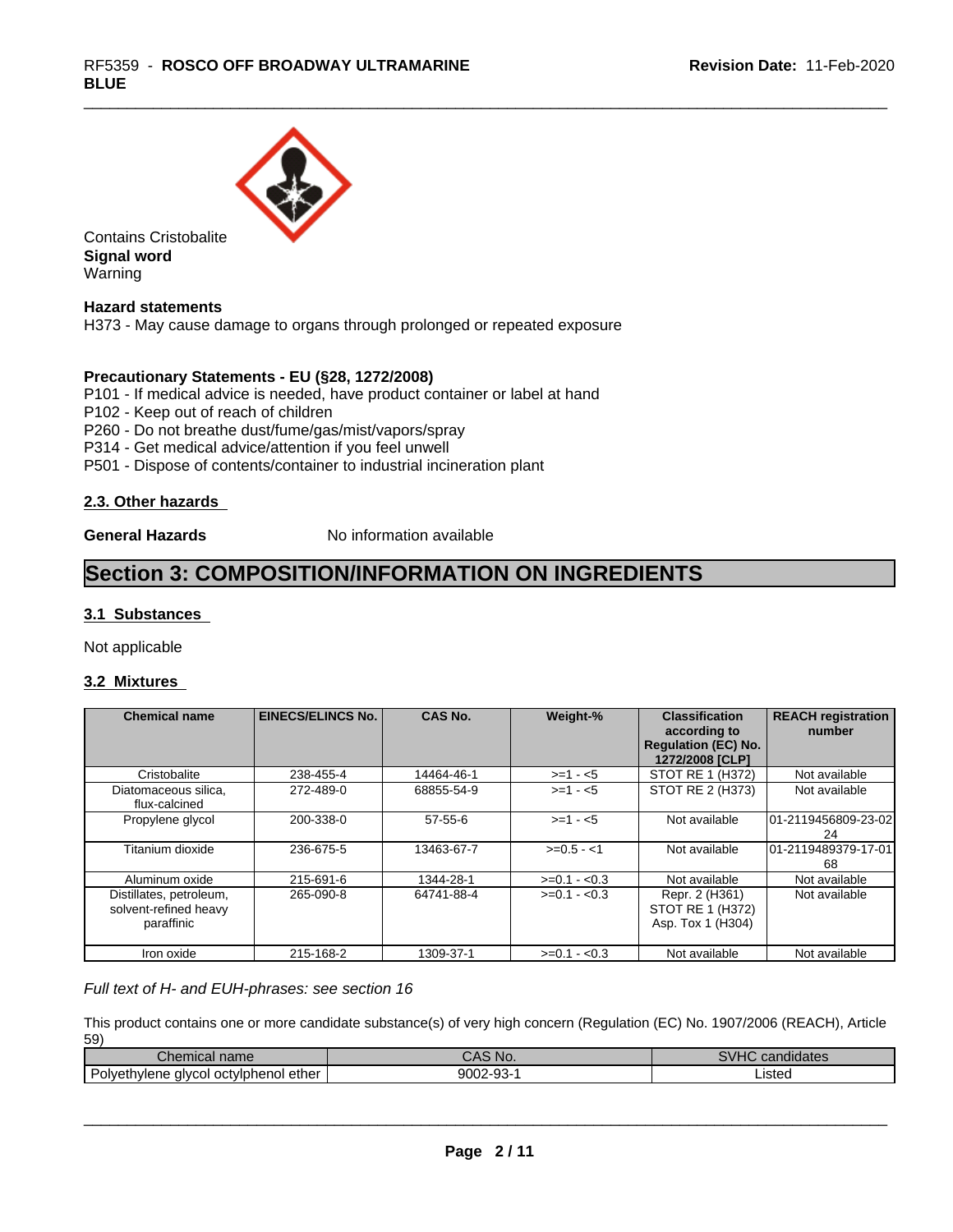## **Section 4: FIRST AID MEASURES**

| 4.1. Description of first aid measures                                             |                                                                                                          |
|------------------------------------------------------------------------------------|----------------------------------------------------------------------------------------------------------|
| <b>Description of first aid measures</b>                                           |                                                                                                          |
| <b>General Advice</b>                                                              | No hazards which require special first aid measures.                                                     |
| <b>Eye Contact</b>                                                                 | Rinse thoroughly with plenty of water for at least 15<br>minutes and consult a physician.                |
| <b>Skin Contact</b>                                                                | Wash off immediately with soap and plenty of water while<br>removing all contaminated clothes and shoes. |
| <b>Inhalation</b>                                                                  | Move to fresh air. If symptoms persist, call a physician.                                                |
| Ingestion                                                                          | Clean mouth with water and afterwards drink plenty of<br>water. Consult a physician if necessary.        |
| 4.2. Most important symptoms and effects, both acute and delayed                   |                                                                                                          |
| <b>Most Important Symptoms/Effects</b>                                             | None known.                                                                                              |
| 4.3. Indication of any immediate medical attention and special treatment<br>needed |                                                                                                          |
| <b>Notes To Physician</b>                                                          | Treat symptomatically.                                                                                   |

## **Section 5: FIRE FIGHTING MEASURES**

| 5.1. Extinguishing media                                   |                                                                                                            |
|------------------------------------------------------------|------------------------------------------------------------------------------------------------------------|
| <b>Suitable Extinguishing Media</b>                        | Use extinguishing measures that are appropriate to local<br>circumstances and the surrounding environment. |
| <b>Unsuitable Extinguishing Media</b>                      | No information available.                                                                                  |
| 5.2. Special hazards arising from the substance or mixture |                                                                                                            |
| <b>Specific Hazards Arising From The Chemical</b>          | Closed containers may rupture if exposed to fire or<br>extreme heat.                                       |
| Sensitivity to static discharge                            | No                                                                                                         |
| Sensitivity to mechanical impact                           | No.                                                                                                        |
| 5.3. Advice for firefighters                               |                                                                                                            |
| Protective equipment and precautions for firefighters      | Wear self-contained breathing apparatus and protective<br>suit.                                            |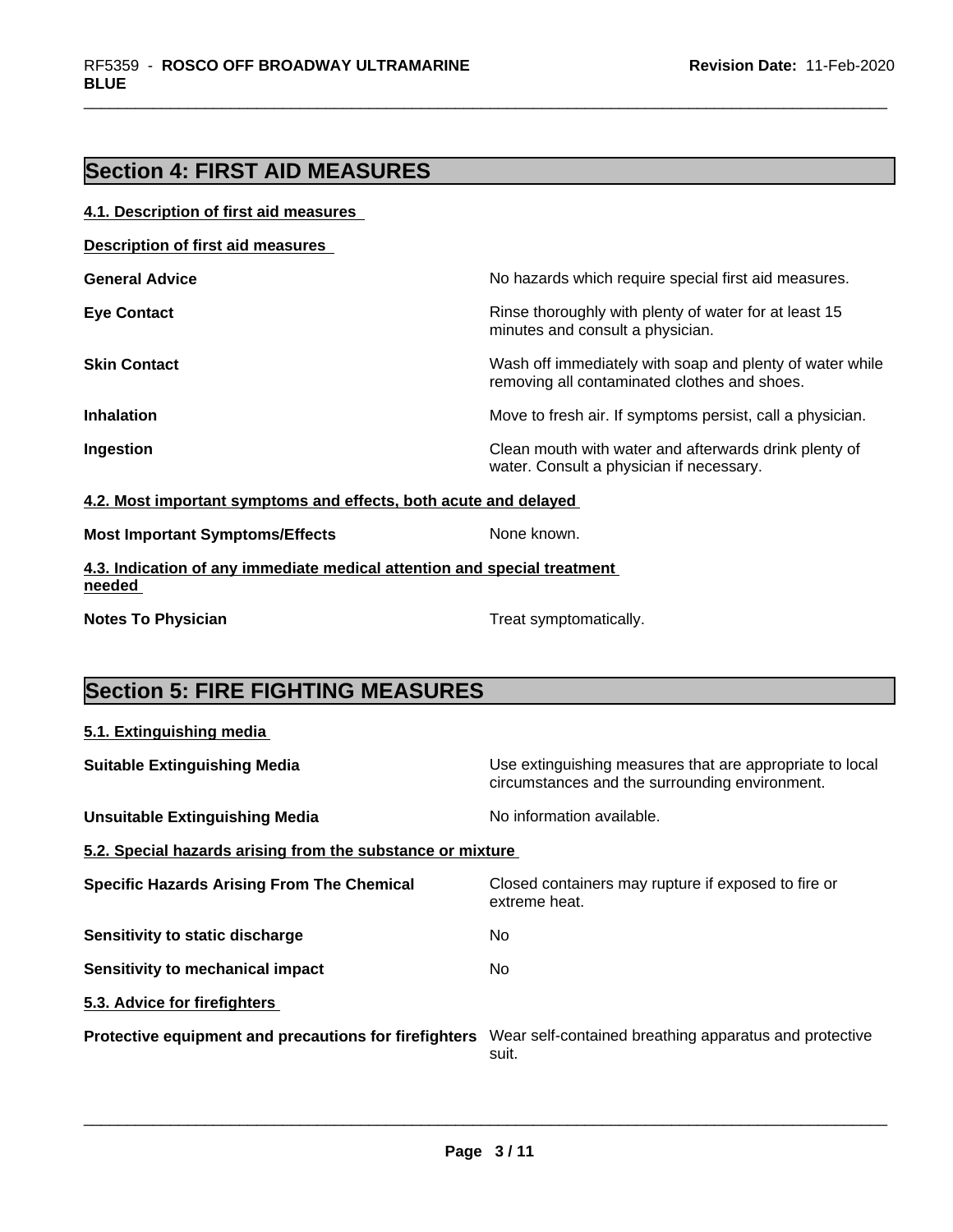## **Section 6: ACCIDENTAL RELEASE MEASURES**

### **6.1. Personal precautions, protective equipment and emergency procedures**

| <b>Personal Precautions</b>                                       | Avoid contact with skin, eyes and clothing. Ensure<br>adequate ventilation.                                                                                                      |
|-------------------------------------------------------------------|----------------------------------------------------------------------------------------------------------------------------------------------------------------------------------|
| <b>Other Information</b>                                          | Observe all relevant local and international regulations.                                                                                                                        |
| 6.2. Environmental precautions                                    |                                                                                                                                                                                  |
| <b>Environmental precautions</b>                                  | Prevent spreading of vapors through sewers, ventilation<br>systems and confined areas.                                                                                           |
| 6.3. Methods and material for containment and cleaning up         |                                                                                                                                                                                  |
| <b>Methods for Containment</b>                                    | Absorb with inert material and place in suitable container<br>for disposal.                                                                                                      |
| <b>Methods for Cleaning Up</b>                                    | Clean contaminated surface thoroughly.                                                                                                                                           |
| 6.4. Reference to other sections                                  |                                                                                                                                                                                  |
| <b>Other information</b>                                          | See Section 12 for additional information.                                                                                                                                       |
| <b>Section 7: HANDLING AND STORAGE</b>                            |                                                                                                                                                                                  |
| 7.1. Precautions for safe handling                                |                                                                                                                                                                                  |
| <b>Handling</b>                                                   | Avoid contact with skin, eyes and clothing. Avoid breathing<br>vapors, spray mists or sanding dust. In case of insufficient<br>ventilation, wear suitable respiratory equipment. |
| <b>Hygiene Measures</b>                                           | Wash thoroughly after handling.                                                                                                                                                  |
| 7.2. Conditions for safe storage, including any incompatibilities |                                                                                                                                                                                  |
| <b>Storage</b>                                                    | Keep container tightly closed. Keep out of the reach of<br>children.                                                                                                             |
| 7.3. Specific end use(s)                                          |                                                                                                                                                                                  |
|                                                                   | Architectural coating. Apply as directed. Refer to product                                                                                                                       |
| <b>Specific Uses</b>                                              | label / literature for specific instructions.                                                                                                                                    |

## **8.1. Control parameters**

| <b>Chemical name</b> | <b>European Union</b>        | <b>Belaium</b>              | <b>Bulgaria</b>            | Cvprus | France                     | <b>Ireland</b>               |
|----------------------|------------------------------|-----------------------------|----------------------------|--------|----------------------------|------------------------------|
| Cristobalite         | TWA: $0.1$ mg/m <sup>3</sup> | TWA: 0.05 mg/m <sup>3</sup> | TWA: $0.07 \text{ mg/m}^3$ |        | TWA: $0.05 \text{ mg/m}^3$ | TWA: $0.1$ ma/m <sup>3</sup> |
| 14464-46-1           |                              |                             |                            |        |                            | STEL: $0.3 \text{ ma/m}^3$   |
| Diatomaceous silica. |                              |                             |                            |        |                            | TWA: $1.2 \text{ ma/m}^3$    |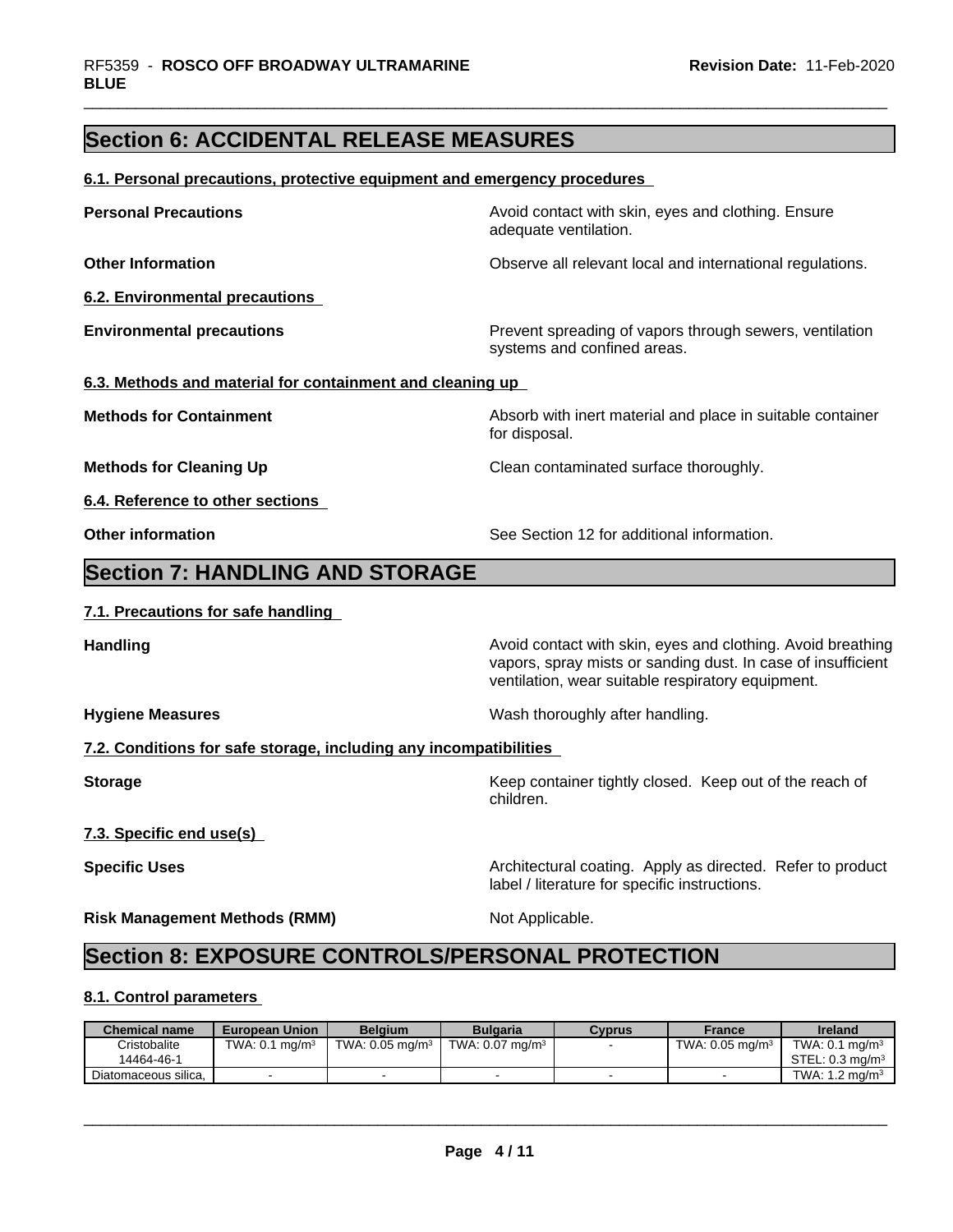| flux-calcined<br>68855-54-9                         |                                |                                 |                                                            |                                |                                                              |                | STEL: 3.6 mg/m <sup>3</sup>                                                                                                                                        |
|-----------------------------------------------------|--------------------------------|---------------------------------|------------------------------------------------------------|--------------------------------|--------------------------------------------------------------|----------------|--------------------------------------------------------------------------------------------------------------------------------------------------------------------|
| Propylene glycol<br>$57 - 55 - 6$                   | $\sim$                         | $\blacksquare$                  | $\blacksquare$                                             |                                | $\sim$                                                       |                | TWA: $10 \text{ mg/m}^3$<br>TWA: 150 ppm<br>TWA: 470 mg/m <sup>3</sup><br>STEL: 1410 mg/m <sup>3</sup><br>STEL: 30 mg/m <sup>3</sup><br>STEL: 450 ppm              |
| <b>Chemical name</b>                                | Germany                        | Greece                          | <b>Hungary</b>                                             |                                | <b>Iceland</b>                                               | <b>Italy</b>   | Latvia                                                                                                                                                             |
| Cristobalite<br>14464-46-1                          |                                |                                 | TWA: 0.15 mg/m <sup>3</sup>                                |                                | $0.15$ mg/m <sup>3</sup> TWA<br>$0.05$ mg/m <sup>3</sup> TWA |                |                                                                                                                                                                    |
| Diatomaceous silica.<br>flux-calcined<br>68855-54-9 | TWA: 0.3 mg/m <sup>3</sup>     | $\mathbf{r}$                    |                                                            |                                | 1.5 $\overline{\text{mg}}/\text{m}^3$ TWA                    |                |                                                                                                                                                                    |
| Propylene glycol<br>$57 - 55 - 6$                   | $\sim$                         | $\blacksquare$                  |                                                            |                                |                                                              |                | TWA: $7 \text{ mg/m}^3$                                                                                                                                            |
| <b>Chemical name</b>                                | Lithuania                      | <b>Netherlands</b>              | <b>Poland</b>                                              | Romania                        | <b>Spain</b>                                                 | <b>Sweden</b>  | <b>United</b><br>Kingdom                                                                                                                                           |
| Cristobalite<br>14464-46-1                          | TWA: 0.05<br>mg/m <sup>3</sup> | TWA: 0.075<br>mg/m <sup>3</sup> | TWA: 0.1 mg/m <sup>3</sup>                                 | TWA: 0.05<br>mg/m <sup>3</sup> | TWA: 0.05<br>mg/m <sup>3</sup>                               |                | TLV: 0.05 mg/m <sup>3</sup> TWA: 0.1 mg/m <sup>3</sup>                                                                                                             |
| Diatomaceous silica,<br>flux-calcined<br>68855-54-9 |                                |                                 | TWA: $2 \overline{\text{mg}}/\text{m}^3$<br>TWA: 1 $mg/m3$ |                                |                                                              |                |                                                                                                                                                                    |
| Propylene glycol<br>$57 - 55 - 6$                   | TWA: $7 \text{ mg/m}^3$        |                                 | TWA: 100 mg/m <sup>3</sup>                                 | $\blacksquare$                 | $\overline{\phantom{a}}$                                     | $\blacksquare$ | TWA: 150 ppm<br>TWA: $474$ mg/m <sup>3</sup><br>TWA: 10 mg/m <sup>3</sup><br>STEL: 450 ppm<br><b>STEL: 1422</b><br>mg/m <sup>3</sup><br>STEL: 30 mg/m <sup>3</sup> |

### **8.2. Exposure controls**

**Occupational exposure controls**

**Personal Protective Equipment**

**Engineering Measures Ensure adequate ventilation, especially in confined areas.** 

**Respiratory Protection In case of insufficient ventilation wear suitable respiratory** equipment.

**Eye Protection** Safety glasses with side-shields.

**Skin Protection Skin Protection Lightweight protective clothing.** 

Hand protection **Impervious** gloves.

**Hygiene Measures Avoid contact with skin, eyes and clothing. Remove and Avoid contact with skin, eyes and clothing. Remove and** wash contaminated clothing before re-use. Wash thoroughly after handling.

## **Section 9: PHYSICAL AND CHEMICAL PROPERTIES**

### **9.1. Information on basic physical and chemical properties**

**Appearance** liquid **Odor** little or no odor<br> **Odor Threshold Codor Integrated Codor Codor Integrated Codor Codor Codor Codor Codor Codor Codor Codor Codor Codor Codor Codor Codor Codor Co** 

**No information available**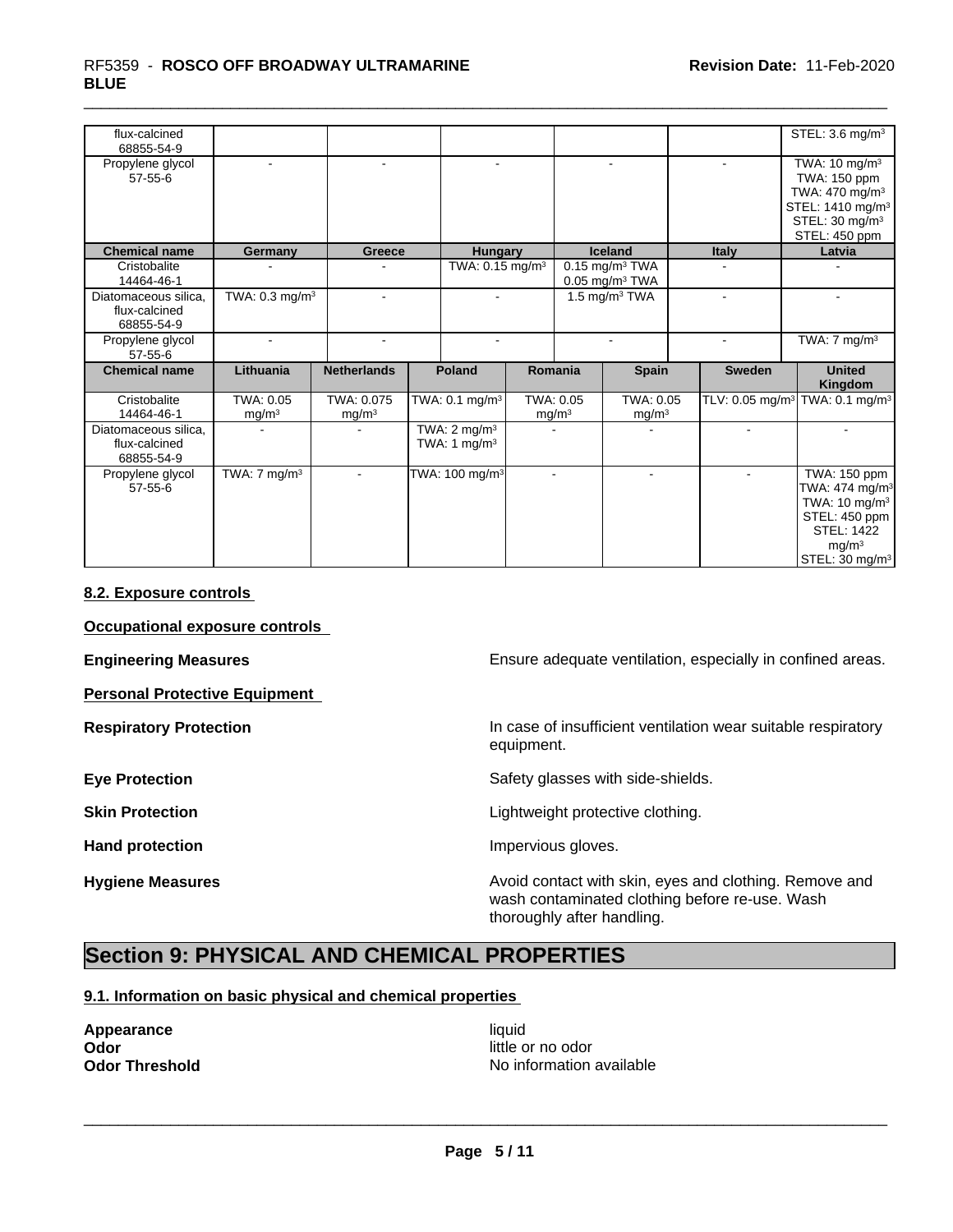| <b>Property</b>                      | Values                   | <b>Remarks/ Method</b> |
|--------------------------------------|--------------------------|------------------------|
| Density (g/L)                        | 1342 - 1390              | None known             |
| <b>Relative Density</b>              | $1.34 - 1.39$            |                        |
| рH                                   | No information available | None known             |
| <b>Viscosity (cps)</b>               | No information available | None known             |
| Solubility(ies)                      | No information available | None known             |
| <b>Water solubility</b>              | No information available | None known             |
| <b>Evaporation Rate</b>              | No information available | None known             |
| Vapor pressure                       | No information available | None known             |
| Vapor density                        | No information available | None known             |
| Wt. % Solids                         | $50 - 60$                | None known             |
| Vol. % Solids                        | $35 - 45$                | None known             |
| Wt. % Volatiles                      | $40 - 50$                | None known             |
| <b>Vol. % Volatiles</b>              | $55 - 65$                | None known             |
| <b>Boiling Point (°C)</b>            | 100                      | None known             |
| <b>Freezing Point (°C)</b>           | 0                        | None known             |
| Melting Point (°C)                   | No information available | None known             |
| <b>Pour Point</b>                    | No information available | None known             |
| Flash Point (°C)                     | Not applicable           | None known             |
| <b>Flammability (solid, gas)</b>     | No information available | None known             |
| <b>Upper flammability limit:</b>     | No information available | None known             |
| Lower flammability limit:            | No information available | None known             |
| <b>Autoignition Temperature (°C)</b> | No information available | None known             |
| Decomposition Temperature (°C)       | No information available | None known             |
| <b>Partition coefficient</b>         | No information available | None known             |
| <b>Explosive properties</b>          | No information available | None known             |
| <b>Oxidizing Properties</b>          | No information available | None known             |

# **Section 10: STABILITY AND REACTIVITY**

| 10.1. Reactivity<br><b>Reactivity</b>     | Not Applicable.                          |
|-------------------------------------------|------------------------------------------|
| <b>10.2. Chemical stability</b>           |                                          |
| <b>Chemical Stability</b>                 | Stable under normal conditions.          |
| 10.3. Possibility of hazardous reactions  |                                          |
| <b>Possibility of hazardous reactions</b> | None under normal conditions of use.     |
| 10.4. Conditions to avoid                 |                                          |
| <b>Conditions to avoid</b>                | Prevent from freezing.                   |
| 10.5. Incompatible materials              |                                          |
| <b>Incompatible Materials</b>             | No materials to be especially mentioned. |
| 10.6. Hazardous decomposition products    |                                          |
| <b>Hazardous Decomposition Products</b>   | None under normal conditions of use.     |
|                                           |                                          |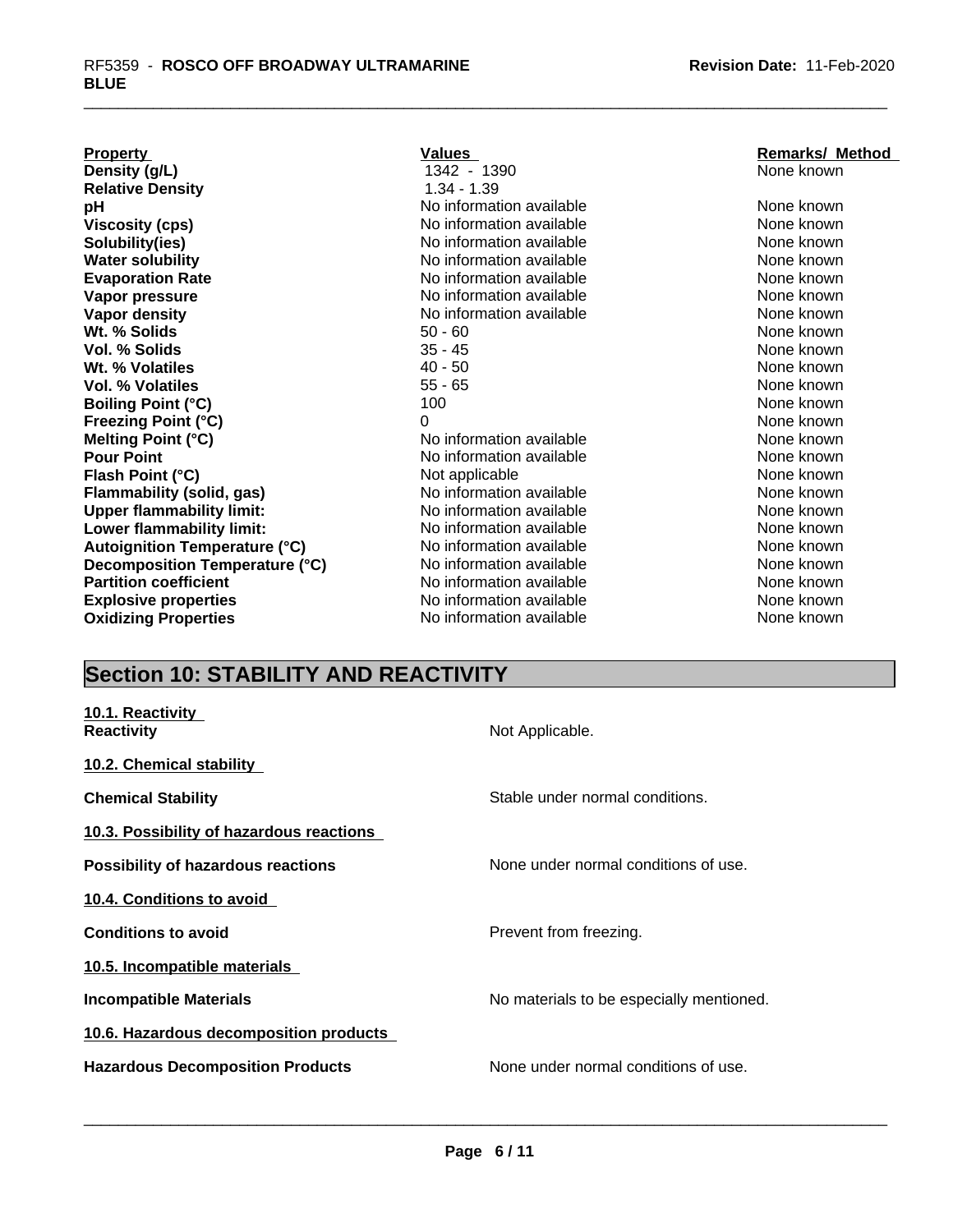## **Section 11: TOXICOLOGICAL INFORMATION**

#### **11.1. Information on toxicological effects**

### **Product Information**

| <b>Inhalation</b>     | There is no data available for this product. |
|-----------------------|----------------------------------------------|
| Eye contact           | There is no data available for this product. |
| <b>Skin contact</b>   | There is no data available for this product. |
| Ingestion             | There is no data available for this product. |
| <b>Acute Toxicity</b> |                                              |

## **Component Information**

| <b>Chemical name</b>                                                      | Oral LD50             | <b>Dermal LD50</b>       | <b>Inhalation LC50</b>               |
|---------------------------------------------------------------------------|-----------------------|--------------------------|--------------------------------------|
| Propylene glycol<br>57-55-6                                               | $= 20$ g/kg (Rat)     | $= 20800$ mg/kg (Rabbit) |                                      |
| Titanium dioxide<br>13463-67-7                                            | $> 10000$ mg/kg (Rat) |                          |                                      |
| Aluminum oxide<br>1344-28-1                                               | $> 5000$ mg/kg (Rat)  |                          |                                      |
| Distillates, petroleum,<br>solvent-refined heavy paraffinic<br>64741-88-4 | $> 5000$ mg/kg (Rat)  | $>$ 2000 mg/kg (Rabbit)  | $> 5530$ mg/m <sup>3</sup> (Rat) 4 h |
| Iron oxide<br>1309-37-1                                                   | $> 10000$ mg/kg (Rat) |                          |                                      |

#### **Skin corrosion/irritation No information available.** No information available.

**Eye damage/irritation Eye damage/irritation No information available.** 

**Sensitization** No sensitizing effects known.

**Mutagenic Effects Mutagenic Effects No information available.** 

#### **Carcinogenic effects**

The table below indicates whether each agency has listed any ingredient as a carcinogen.

| <b>Chemical name</b> | <b>European Union</b> | <b>IARC</b>                    |
|----------------------|-----------------------|--------------------------------|
| Cristobalite         |                       | - Human Carcinogen             |
| 14464-46-1           |                       |                                |
| Titanium dioxide     |                       | 2B - Possible Human Carcinogen |
| 13463-67-7           |                       |                                |

• Crystalline Silica has been determined to be carcinogenic to humans by IARC (1) when in respirable form. Risk of cancer depends on duration and level of inhalation exposure to spray mist or dust from sanding the dried paint.• Although IARC has classified titanium dioxide as possibly carcinogenic to humans (2B), their summary concludes: "No significant exposure to titanium dioxide is thought to occur during the use of products in which titanium dioxide is bound to other materials, such as paint."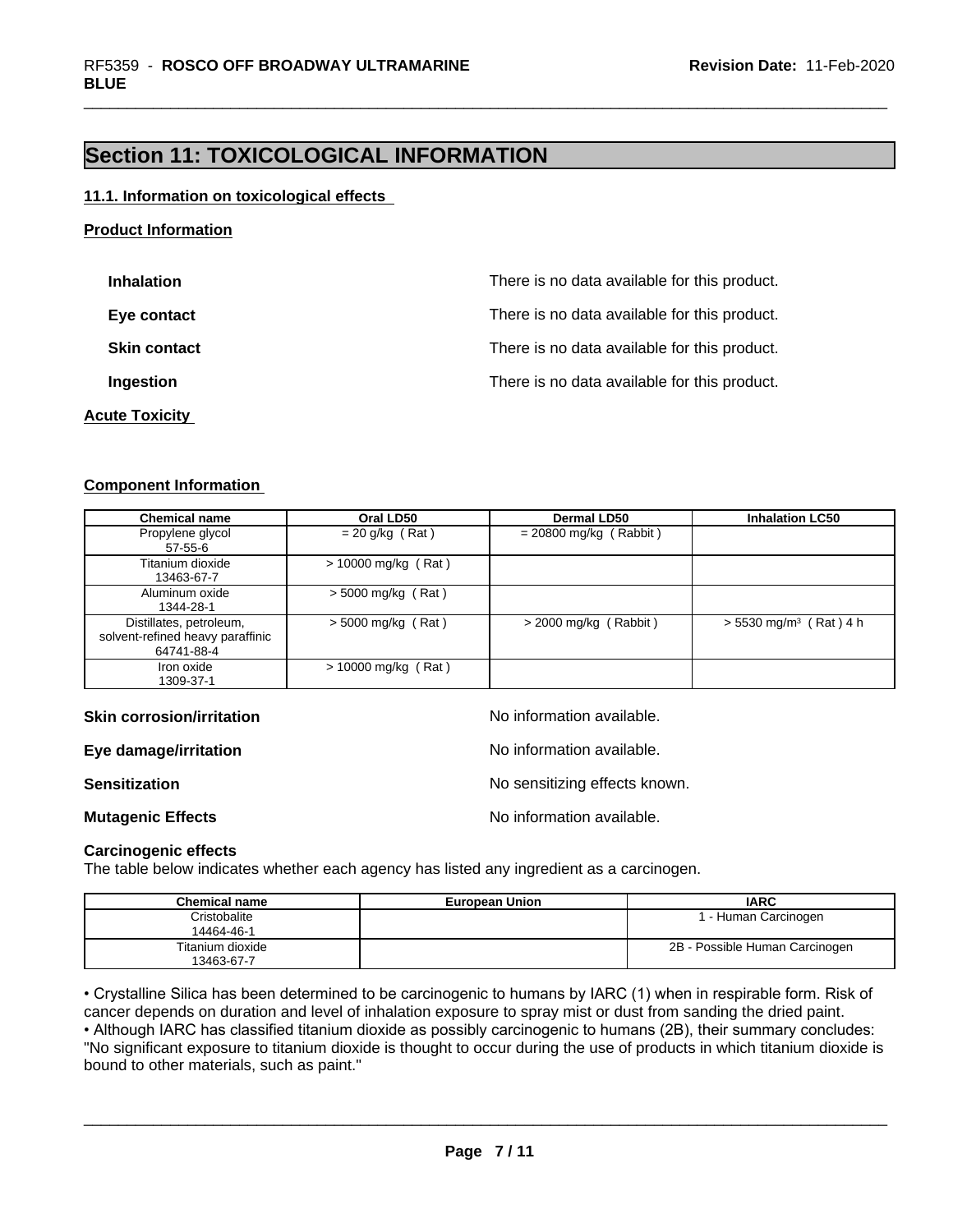#### **Legend**

IARC - International Agency for Research on Cancer

| <b>Reproductive Effects</b>     | No information available.                                                     |
|---------------------------------|-------------------------------------------------------------------------------|
| <b>Developmental Effects</b>    | No information available.                                                     |
| <b>STOT - single exposure</b>   | No information available.                                                     |
| <b>STOT - repeated exposure</b> | Causes damage to organs through prolonged or repeated<br>exposure if inhaled. |
| <b>Neurological Effects</b>     | No information available.                                                     |
| <b>Target organ effects</b>     | No information available.                                                     |
| <b>Symptoms</b>                 | No information available.                                                     |
| <b>Aspiration Hazard</b>        | No information available.                                                     |
|                                 |                                                                               |

## **Section 12: ECOLOGICAL INFORMATION**

### **12.1. Toxicity**

The environmental impact of this product has not been fully investigated

| <b>Chemical name</b>             | Algae/aquatic plants             | <b>Fish</b>                      | <b>Crustacea</b>              |
|----------------------------------|----------------------------------|----------------------------------|-------------------------------|
| Propylene glycol                 | $EC50: =19000$ mg/L (96h,        | LC50 41 - 47 mL/L Oncorhynchus   | $EC50 > 1000$ mg/L (48 h)     |
| $57 - 55 - 6$                    | Pseudokirchneriella subcapitata) | mykiss (96 h)                    | $EC50 > 10000$ mg/L (24 h)    |
|                                  |                                  | $LC50 = 710$ mg/L Pimephales     |                               |
|                                  |                                  | promelas (96 h)                  |                               |
|                                  |                                  | $LC50 = 51600$ mg/L Oncorhynchus |                               |
|                                  |                                  | mykiss $(96 h)$                  |                               |
|                                  |                                  | $LC50 = 51400$ mg/L Pimephales   |                               |
|                                  |                                  | promelas (96 h)                  |                               |
| Distillates, petroleum,          |                                  | LC50: >5000mg/L (96h,            | EC50: >1000mg/L (48h, Daphnia |
| solvent-refined heavy paraffinic |                                  | Oncorhynchus mykiss)             | magna)                        |
| 64741-88-4                       |                                  |                                  |                               |
| Iron oxide                       |                                  | LC50: =100000mg/L (96h, Danio    |                               |
| 1309-37-1                        |                                  | rerio)                           |                               |

### **12.2. Persistence and degradability**

## **Persistence / Degradability No information available.**

**12.3. Bioaccumulative potential**

**12.4. Mobility in soil**

**Mobility in Environmental Media** Noinformation available.

**Bioaccumulation Bioaccumulation Bioaccumulation There is no data for this product.** 

**Mobility** in soil **Mobility** in soil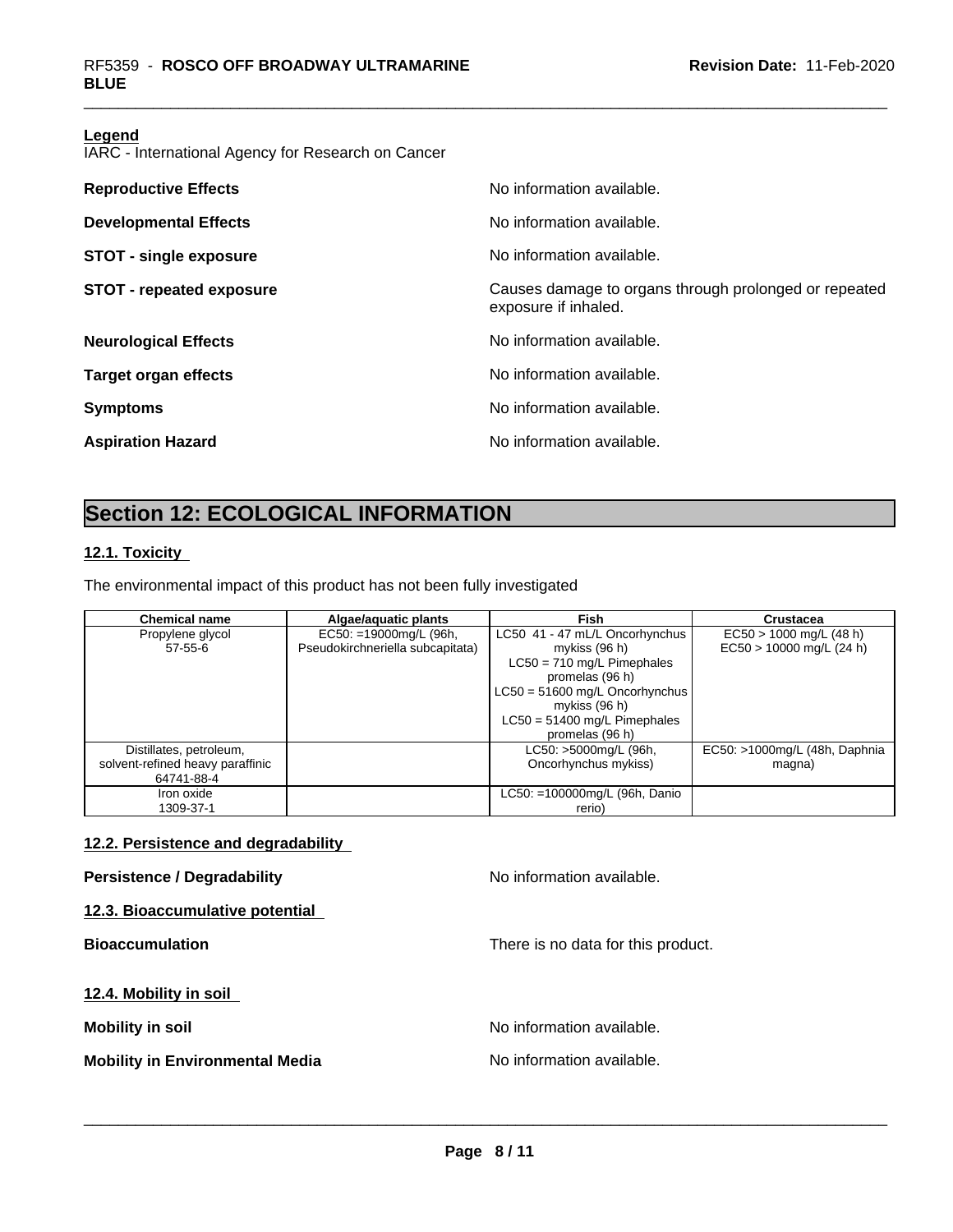### **12.5. Results of PBT and vPvB assessment**

#### **PBT and vPvB assessment No information available.**

| <b>Chemical name</b>                                                   | <b>PBT and vPvB assessment</b>                 |
|------------------------------------------------------------------------|------------------------------------------------|
| Diatomaceous silica, flux-calcined<br>68855-54-9                       | PBT assessment does not apply                  |
| Propylene glycol                                                       | The substance is not PBT / vPvB PBT assessment |
| 57-55-6                                                                | does not apply                                 |
| Titanium dioxide                                                       | The substance is not PBT / vPvB PBT assessment |
| 13463-67-7                                                             | does not apply                                 |
| Aluminum oxide                                                         | The substance is not PBT / vPvB PBT assessment |
| 1344-28-1                                                              | does not apply                                 |
| Distillates, petroleum, solvent-refined heavy paraffinic<br>64741-88-4 | The substance is not PBT / vPvB                |
| Iron oxide                                                             | The substance is not PBT / vPvB PBT assessment |
| 1309-37-1                                                              | does not apply                                 |

### **12.6. Other adverse effects**

**Other adverse effects** No information available

## **Section 13: DISPOSAL CONSIDERATIONS**

#### **13.1. Waste treatment methods**

**EWC waste disposal No** Noinformation available

**Waste from Residues/Unused Products** Dispose of in accordance with the European Directives on waste and hazardous waste.

**Contaminated Packaging <b>Empty Containers** should be taken for local recycling, recovery or waste disposal.

**Other Information** Maste codes should be assigned by the user based on the user based on the application for which the product was used.

## **Section 14: TRANSPORT INFORMATION**

| <b>IMDG</b> | Not regulated |
|-------------|---------------|
| RID         | Not regulated |
| <b>ADR</b>  | Not regulated |
| <b>ADN</b>  | Not regulated |
| <b>IATA</b> | Not regulated |

## **Section 15: REGULATORY INFORMATION**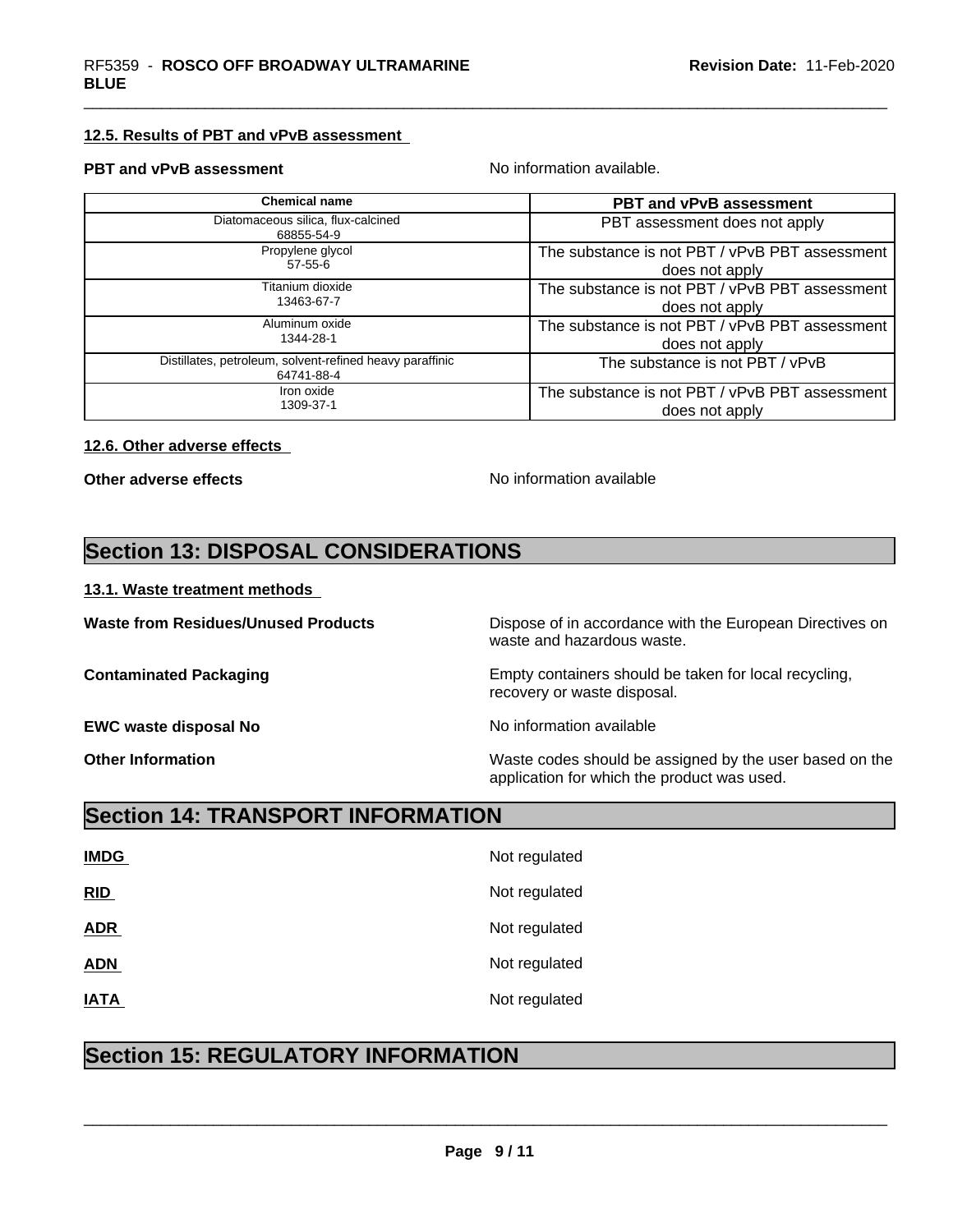### **15.1. Safety, health and environmental regulations/legislation specific for the substance or mixture**

#### **Occupational Illnesses (R-463-3, France)**

| Chemical name                     | French RG number |
|-----------------------------------|------------------|
| Cristobalite<br>14464-46-1        | <b>RG 25</b>     |
| Propylene glycol<br>$57 - 55 - 6$ | <b>RG 84</b>     |
| Iron oxide<br>1309-37-1           | RG 44, RG 94     |

#### **European Union**

Take note of Directive 98/24/EC on the protection of the health and safety of workers from the risks related to chemical agents at work

#### **International Inventories**

**AICS** No - Not all of the components are listed. **DSL: Canada No - Note all of the components are listed.** No - Not all of the components are listed. One or more component is listed on NDSL. **EINECS: European Union** No - Not all of the components are listed. **ENCS ENCS ENCS ENCS ENCS ENCS ENCS ENCS ENCS ENCS ENCS ENCS ENCS ENCS ENCS ENCS ENCS ENCS ENCS ENCS ENCS ENCS ENCS ENCS ENCS ENCS ENCS ENCS ENCS IECSC IECSC IECSC IECSC IECSC IECSC IECSC IECSC IECSC IECSC IECS IECS IECS IECS IECS IECS IECS IECS IECS IECS IECS IECS IECS IECS IECS IECS IECS IECS IECS IECS I KECL (Annex 1)** No - Not all of the components are listed. **PICCS No** - Not all of the components are listed. **TSCA: United States** TSCA:  $Y$ es - All components are listed or exempt.

#### **Legend**

 **AICS** - Australian Inventory of Chemical Substances  **DSL/NDSL** - Canadian Domestic Substances List/Non-Domestic Substances List  **IECSC** - China Inventory of Existing Chemical Substances  **EINECS/ELINCS** - European Inventory of Existing Chemical Substances/European List of Notified Chemical Substances  **ENCS** - Japan Existing and New Chemical Substances  **KECL** - Korean Existing and Evaluated Chemical Substances  **PICCS** - Philippines Inventory of Chemicals and Chemical Substances  **TSCA** - United States Toxic Substances Control Act Section 8(b) Inventory

#### **15.2. Chemical safety assessment**

## **Chemical Safety Report** No information available

 $\overline{\phantom{a}}$  ,  $\overline{\phantom{a}}$  ,  $\overline{\phantom{a}}$  ,  $\overline{\phantom{a}}$  ,  $\overline{\phantom{a}}$  ,  $\overline{\phantom{a}}$  ,  $\overline{\phantom{a}}$  ,  $\overline{\phantom{a}}$  ,  $\overline{\phantom{a}}$  ,  $\overline{\phantom{a}}$  ,  $\overline{\phantom{a}}$  ,  $\overline{\phantom{a}}$  ,  $\overline{\phantom{a}}$  ,  $\overline{\phantom{a}}$  ,  $\overline{\phantom{a}}$  ,  $\overline{\phantom{a}}$ 

## **Section 16: OTHER INFORMATION**

### **Full text of H-Statements referred to under section 3**

H304 - May be fatal if swallowed and enters airways

H361 - Suspected of damaging fertility or the unborn child

H372 - Causes damage to organs through prolonged or repeated exposure

H373 - May cause damage to organs through prolonged or repeated exposure

**Classification procedure:** The Expert judgment and weight of evidence determination **Key literature references and sources for data** Data from internal and external sources **Prepared By Product Stewardship Department**